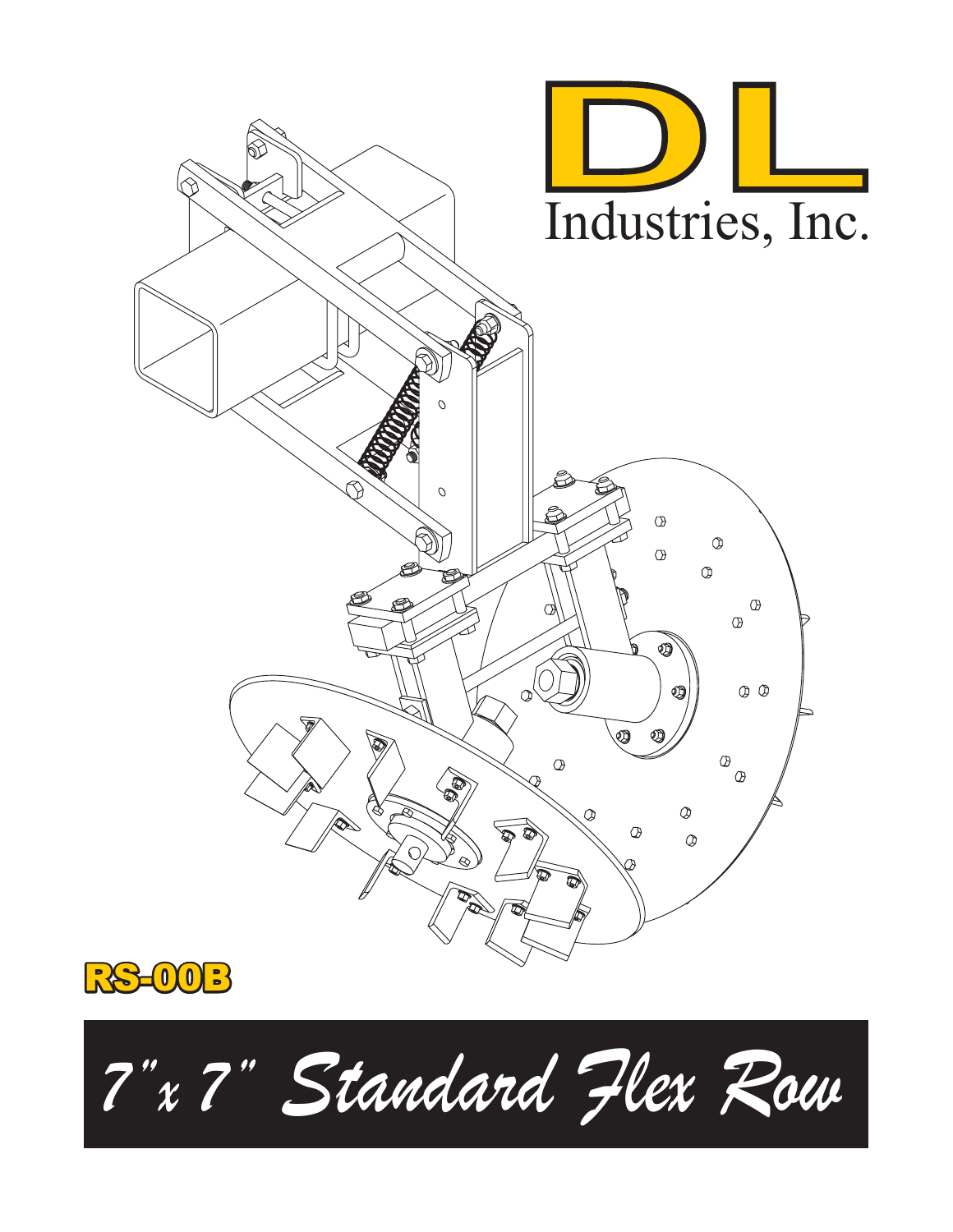| 8<br>16<br>✓<br>$\boldsymbol{9}$                                                                                                                                                                                                                                                                                                                                                                                                                                                                                    | $\otimes$<br>17 <sup>1</sup><br>10<br>$\bigcirc$<br>đ<br>R<br>N<br>O<br>33<br>31                                                                                                                                                                                                                                                                                                                                                                                                                                                                                                                                                                                                                                                                                                                                                                        | 32                                                                                                                                                                                                                                                                                                     | 18<br>$\overline{7}$<br>19<br>18<br>$\Delta$                                                                                                                                                                                                     |
|---------------------------------------------------------------------------------------------------------------------------------------------------------------------------------------------------------------------------------------------------------------------------------------------------------------------------------------------------------------------------------------------------------------------------------------------------------------------------------------------------------------------|---------------------------------------------------------------------------------------------------------------------------------------------------------------------------------------------------------------------------------------------------------------------------------------------------------------------------------------------------------------------------------------------------------------------------------------------------------------------------------------------------------------------------------------------------------------------------------------------------------------------------------------------------------------------------------------------------------------------------------------------------------------------------------------------------------------------------------------------------------|--------------------------------------------------------------------------------------------------------------------------------------------------------------------------------------------------------------------------------------------------------------------------------------------------------|--------------------------------------------------------------------------------------------------------------------------------------------------------------------------------------------------------------------------------------------------|
| Part#<br><b>Key</b><br><b>TB024</b><br>1<br><b>RS033</b><br>2<br>3<br><b>RS034</b><br><b>RS031</b><br>4<br>5<br><b>RS032</b><br>6<br><b>RS038</b><br>7<br><b>RS011S</b><br>8<br><b>RS019-A</b><br>9<br><b>RS007S</b><br>10<br><b>RS071</b><br>11<br><b>RS072</b><br>12<br><b>RS036</b><br>13<br><b>RS003</b><br>14<br><b>RS002</b><br>15<br><b>RS070</b><br>16<br><b>RS005</b><br>17<br><b>RS001</b><br>18<br><b>RS012</b><br>19<br><b>RS004S</b><br>20<br>21<br>22<br>23<br>24<br>25<br>26<br>27<br>28<br>29<br>30 | <b>Description</b><br>T-Bracket - Flex<br>Top Parallel Linkage - Flex<br>Bottom Parallel Linkage - Flex<br>Standard 7 x 7 Flex Plate<br>3/4" - 10 7 x 7 U-Bolt YZ<br>3/4" - 10 x 19-1/2" Tension Bar<br>Bearing Housing (Short)<br>28" Blade with Cleats<br>Rigid Axle (Short - 11-1/2")<br>1-3/8" SAE Hard Thru Washer<br>1-1/4" -7 Nylock Nut YZ<br>Springs<br>5/8" Cap<br>3/8" Shim<br>5/8" x 1" x 3/4" length Bushing<br>Disc Flange<br>Back Up Plate<br>DC 208TT10 Bearing<br>Crush Sleeve (Short)<br>3/4" - 10 Flange Nut YZ<br>3/4" - 10 Nylock Nut YZ<br>5/8" -11 x 2-1/2" Hex Bolt YZ<br>5/8" USS Hard Thru Washer YZ (large)<br>5/8" - 11 Regular Hex Nut YZ<br>5/8" x 4" Hex Bolt YZ<br>5/8" 11 x 3 -1/2" Hex Bolt YZ<br>5/8" SAE Hard Thru Washer (small)<br>5/8" 11 x 2" Hex Bolt YZ<br>5/8" - Top Lock Nut YZ<br>5/8" 11 x 3" Hex Bolt YZ | Qty<br>1<br>2<br>1<br>2<br>$\sqrt{2}$<br>$\sqrt{2}$<br>$\overline{2}$<br>$\boldsymbol{2}$<br>$\sqrt{2}$<br>$\boldsymbol{2}$<br>1<br>12<br>2<br>$\overline{2}$<br>$\overline{\mathbf{4}}$<br>$\sqrt{2}$<br>4<br>$\mathbf 2$<br>$\overline{2}$<br>4<br>8<br>4<br>4<br>8<br>$\,6$<br>10<br>$\overline{2}$ | Part#<br><b>Description</b><br>Qty<br><b>Key</b><br><b>RS020</b><br>Cleat for 28" Blade<br>12<br>31<br>3/8" DIA x 7/8" GR. Bolt<br>32<br>24<br>33<br>3/8" DIA Flanged Nut<br>24<br>Industries, Inc.<br>7"x 7" Standard Flex Row<br><b>RS-00B</b> |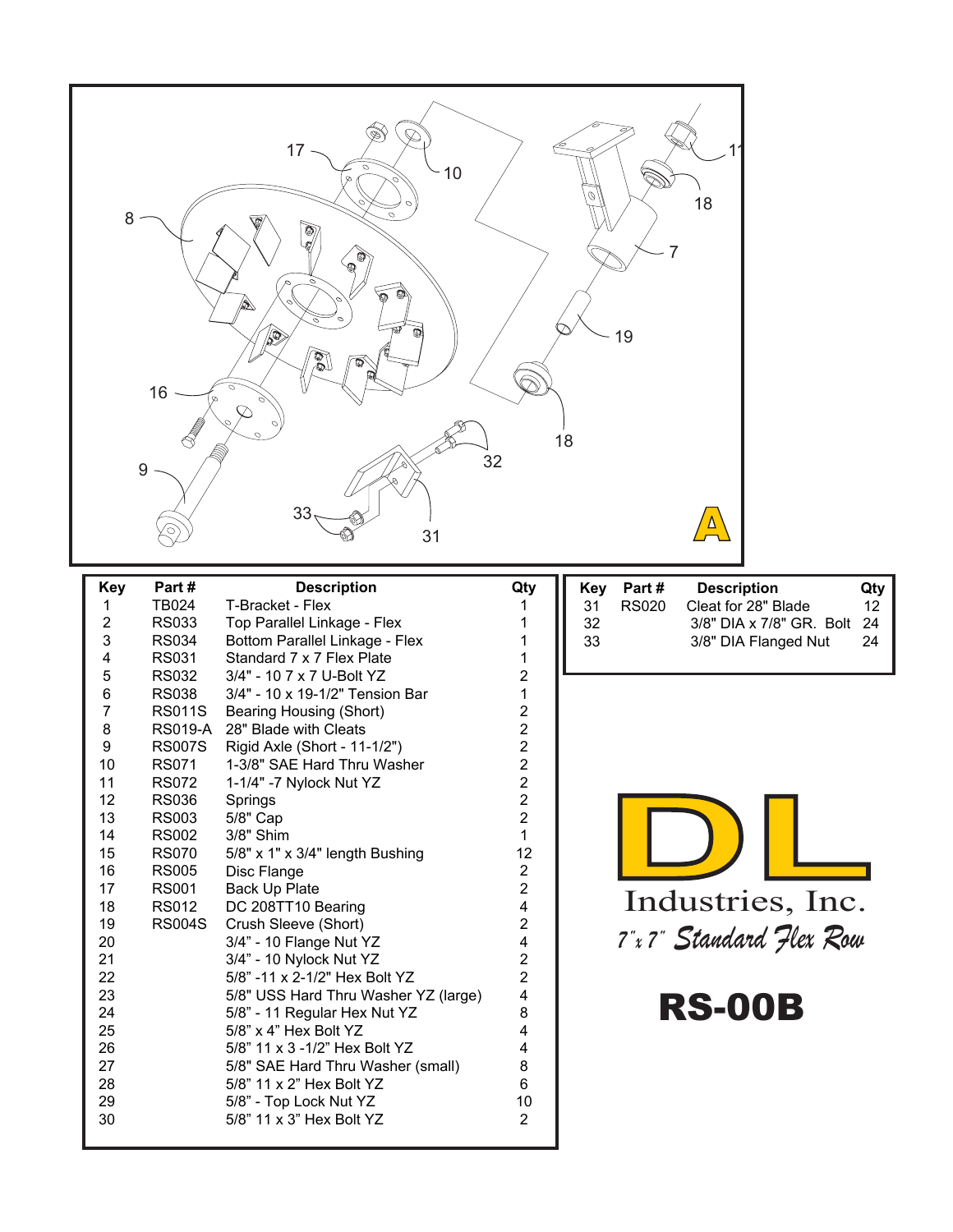